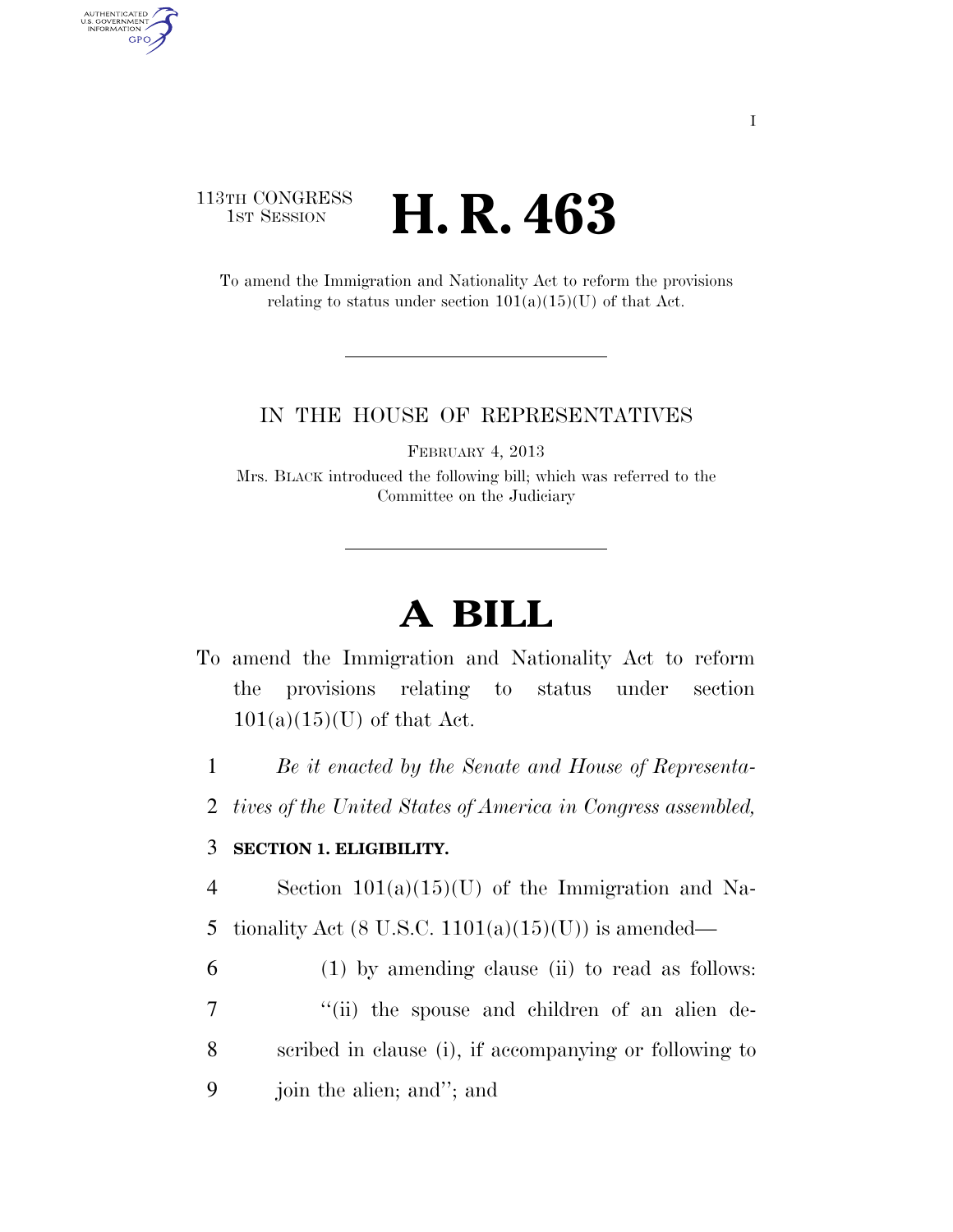(2) in clause (iii), by striking ''or attempt, con- spiracy, or solicitation to commit any of the above mentioned crimes;''.

#### **SEC. 2. DURATION OF STATUS.**

5 (a) IN GENERAL.—Section  $214(p)(6)$  of such Act  $(8)$ 6 U.S.C.  $1184(p)(6)$  is amended to read as follows:

7 "(6) DURATION OF STATUS.—The authorized period of status of an alien as a nonimmigrant 9 under section  $101(a)(15)(U)$  shall be not more than the shorter of 3 years or the period of limitations prescribed in the applicable law governing the crimi-12 nal activity described in section  $101(a)(15)(U)(iii)$ . Such authorized period of status shall be extended upon certification from a Federal, State, or local law enforcement official, prosecutor, judge, or other Fed- eral, State, or local authority investigating or pros- ecuting criminal activity described in section  $101(a)(15)(U)(iii)$  that the alien's presence in the United States is required to assist in the investiga- tion or prosecution of such criminal activity. The Secretary of Homeland Security may extend, beyond 22 the period authorized under this section, the author- ized period of status of an alien as a nonimmigrant 24 under section  $101(a)(15)(U)$  if the Secretary deter-mines that an extension of such period is warranted